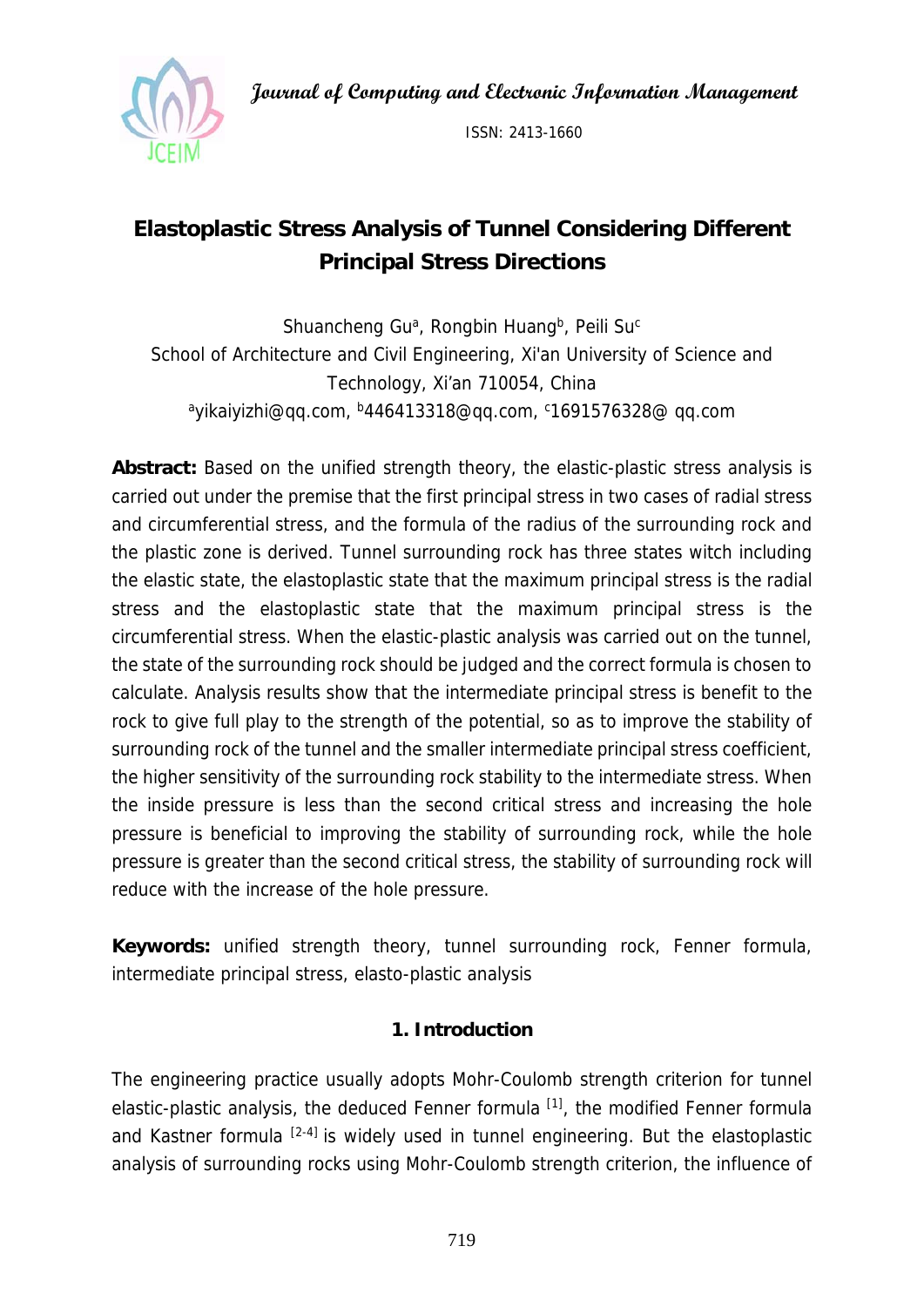surrounding rock in three axial stress state as plane strain problem and not considering the intermediate principal stress, which leads to the analysis result is conservative.

The unified strength theory is not only reasonable considering the effect of intermediate principal stress, but also can degenerate into various corner model between Mohr-Coulomb strength criterion, Mises criterion, Tresca criterion and twin shear strength criterion and between Mohr-Coulomb and the twin shear strength criterion, witch have been widely applied in various engineering fields<sup>[5-6]</sup>. Based on the unified strength theory, respectively on the first principal stress radial stress and circumferential stress of tunnel stress condition were analyzed, derived the plastic zone width corresponding formulas, and clearly different calculation formulas of the applicable conditions, and analysis of surrounding rock under different parameters of width of stress and the plastic zone.

### **2. Organization of the Text**

### 2.1 Computational model

The radius of circular tunnel is  $r_0$ , ground stress  $P_i$ , internal pressure is  $P_i$ , radius of plastic zone is  $r<sub>p</sub>$ . In the tunnel of elastoplastic stress analysis, solve the problem of plane strain, the basic assumptions are as follows: (1) Tunnel section equivalent to circular, infinite length; (2) the lateral pressure coefficient is 1; (3) the homogeneous and isotropic rock and the incompressible materials, regardless of physical effects in the process of calculation. Mechanical calculation model shown in Figure 1.



FIGURE 1. Mechanical analysis model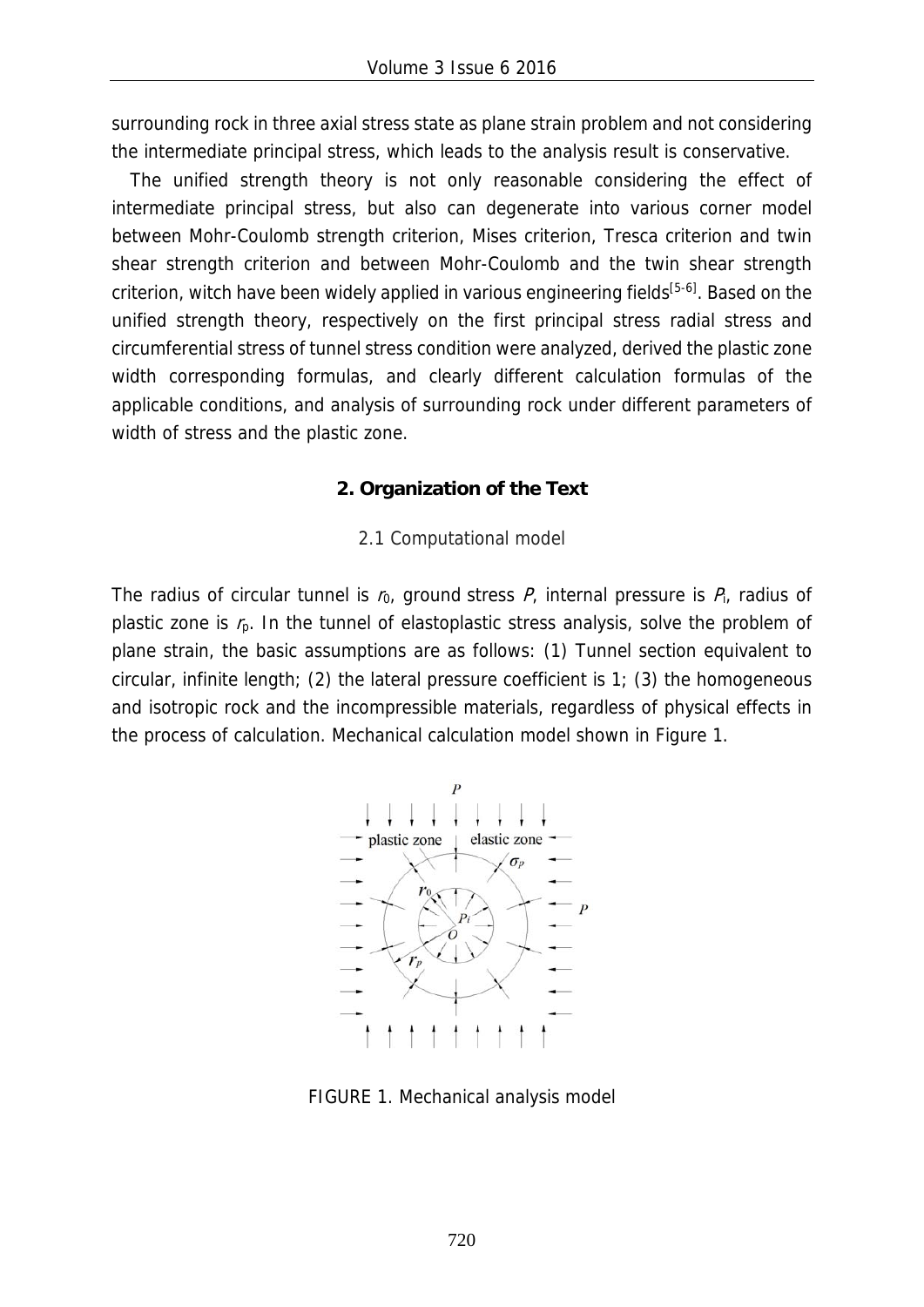#### 2.2 Elastic plastic stress analysis

1 RADIAL STRESS IS THE FIRST PRINCIPAL STRESS According to the unified strength theory expression:

$$
F = \sigma_r - \frac{1 - \sin \varphi}{\left(1 + b\right)\left(1 + \sin \varphi\right)} \left(b\sigma_z + \sigma_\theta\right) = \frac{2c\cos\varphi}{1 + \sin\varphi}, \quad \sigma_z \le \frac{\sigma_r + \sigma_\theta}{2} + \frac{\sin\varphi}{2} \left(\sigma_r - \sigma_\theta\right) \tag{1a}
$$

$$
F' = \frac{1}{1+b} \left( b\sigma_z + \sigma_r \right) - \frac{1-\sin\varphi}{1+\sin\varphi} \sigma_\varphi = \frac{2c\cos\varphi}{1+\sin\varphi}, \qquad \sigma_z \ge \frac{\sigma_r + \sigma_\varphi}{2} + \frac{\sin\varphi}{2} \left( \sigma_r - \sigma_\varphi \right) \tag{1b}
$$

Formula:  $c, \varphi$  is the cohesion and internal friction angle of the surrounding rock, b is the coefficient of intermediate principal stress.

The equilibrium equation of axisymmetric plane strain mechanics model is

$$
\frac{d\sigma_r}{dr} + \frac{\sigma_r - \sigma_\theta}{r} = 0\tag{2}
$$

The calculation model can have boundary and elastic-plastic contact surface conditions as follows:

$$
\begin{aligned}\n(\sigma_r)_{_{r=\tau_o}} &= -P_i \\
(\sigma_r^e)_{_{r\to\infty}} &= -P \\
(\sigma_r^e)_{_{r=r_p}} &= (\sigma_r^e)_{_{r=r_p}} \\
(\sigma_o^e)_{_{r=r_p}} &= (\sigma_o^e)_{_{r=r_p}}\n\end{aligned}
$$
\n(3)

Solution as

$$
r_{p} = r_{0} \left\{ \frac{\left[ (2+b) - (2+3b) \sin \varphi \right] (c \cot \varphi + P)}{(2+b-b \sin \varphi)(c \cot \varphi + P_{i})} \right\}^{\frac{(2+b) - (2+3b) \sin \varphi}{4 \sin \varphi (1+b)}} \tag{4}
$$

### 2 THE HOOP STRESS IS THE FIRST PRINCIPAL STRESS

When the water pressure or support pressure is too large, the tunnel rock may also yield region. Because the radial compressive stress is larger, the hoop compressive stress is small, and even becomes the tensile stress, so the first principal stress should be  $\sigma_{\alpha}$ , and the yield criterion expression of surrounding rock becomes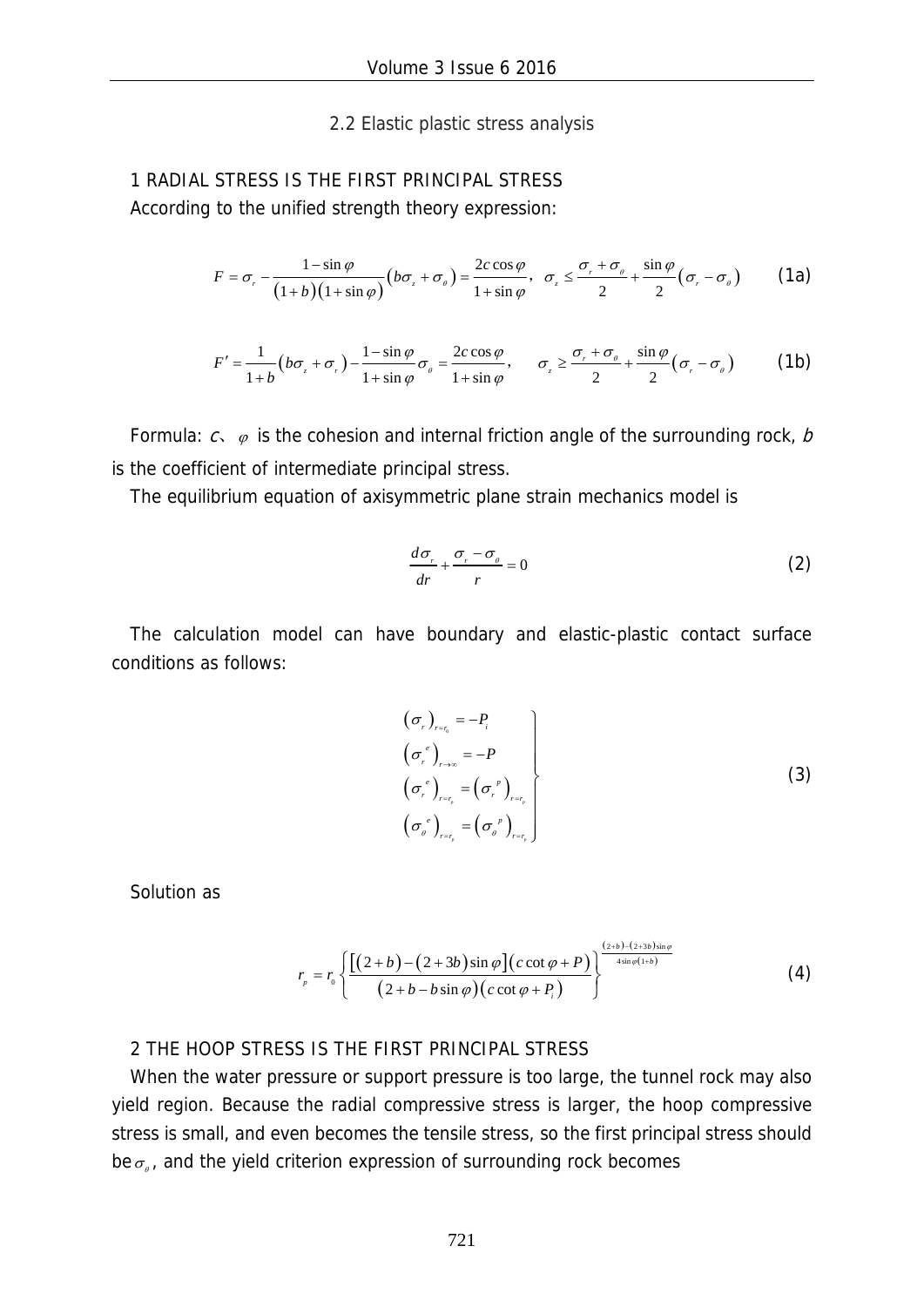$$
F' = \frac{1}{1+b} \left( b\sigma_z + \sigma_\theta \right) - \frac{1-\sin\varphi}{1+\sin\varphi} \sigma_r = \frac{2c\cos\varphi}{1+\sin\varphi}
$$
 (5)

Repeat the above analysis process, solution as

$$
r_{p} = r_{0} \left\{ \frac{(2+b)(1+\sin \varphi)(c \cot \varphi + P)}{(2+b-b \sin \varphi)(c \cot \varphi + P_{i})} \right\}^{\frac{(2+b)(1+\sin \varphi)}{4(1+b)\sin \varphi}}
$$
(6)

#### 3 APPLICABLE CONDITIONS OF THE FORMULA

Under the action of ground stress, there are three kinds of state of tunnel surrounding rock: elastic state, maximum principal stress under the condition of radial stress, elastic-plastic state and maximum principal stress under the condition of hoop stress. In the tunnel by elastic-plastic analysis before, should first determine the rock in the stress field under the conditions of whether there is plastic failure, and then determine the direction of the maximum principal stress, and then choose the correct formula of tunnel stress analysis.

The critical stress  $\sigma_{n}$  is introduced, witch mean  $r_{n}/r_{0} = 1$  when  $P_{i} = \sigma_{n}$ , the surrounding rock will appear plastic failure. Analytical formulas (4) and formula (6) show that the first critical stress

$$
\sigma_{p1} = \frac{\left[ (2+b)-(2+3b)\sin\varphi \right]P - 2c(1+b)\cos\varphi}{(2+b-b\sin\varphi)}
$$
\n(7)

The second critical stress

$$
\sigma_{p2} = \frac{(2+b)(1+\sin\varphi)P + 2c(1+b)\cos\varphi}{(2+b-b\sin\varphi)}
$$
(8)

It can be concluded that the application of formula (4) and (5) to the elastic-plastic stress analysis of tunnel:

(1) when  $P_i < \sigma_{i,j}$ , part of the surrounding rock is in a plastic state, and the first principal stress is radial stress, then the formula (4) is used for elastic-plastic analysis of the tunnel;

(2) When  $\sigma_{p1} \le P_i \le \sigma_{p2}$ , surrounding rock is in elastic condition completely and stress analysis can be carried out by elastic theory;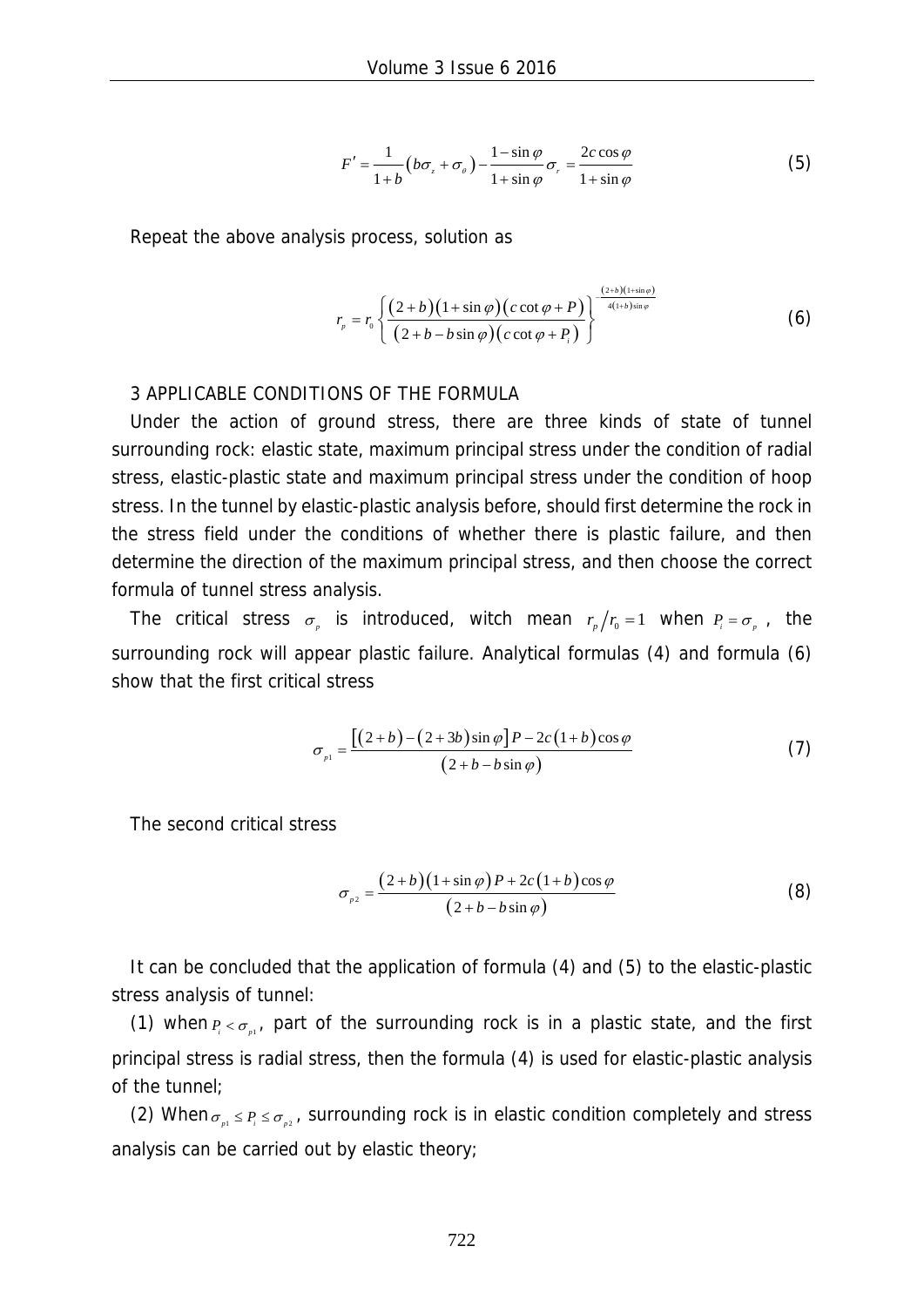(3) when  $\sigma_{n}$   $\leq$  *P<sub>i</sub>*, part of the surrounding rock is in a plastic state, and the first principal stress is hoop stress, then the formula (6) is used for elastic-plastic analysis of the tunnel.

#### 2.3 Example analysis

Radius of circular tunnel  $r_0 = 8.5$  m, buried depth is 180m, original rock stress  $P = 3.55$  MPa; surrounding rock cohesion  $c = 0.2$  MPa; internal friction angle  $\varphi = 30^\circ$ , internal pressure  $P_1 = 0.3$  *MPa*; intermediate principal stress coefficient  $b = 0.25$ .



Fig.2 Radius change curve of plastic zone under different tunnel pressure *Pi*

Figure 6 shows the variation curve of plastic zone radius under different pressure in tunnel. Using the formula (7) and (8) calculation to determine the first critical stress  $\sigma_{nl} = 1.26$  MPa, the second critical stress  $\sigma_{nl} = 5.84$  MPa. When  $P_l < 1.26$  MPa, Due to the stress release caused by tunnel excavation, the surrounding rock is in the elastic-plastic state, and the maximum principal stress is radial stress, so the radius of plastic zone should be calculated by formula (4). With  $P_i$  from 0 to 1 $\sigma_{n,i}$ , the radius of plastic zone decreased from 20.16m to 8.50m. When1.26MPa $\leq P_i \leq 5.84$ MPa, surrounding rock is in elastic condition completely and stress analysis can be carried out by elastic theory. When  $P_i > 5.84$  MPa, Because of the excessive plastic pressure in the tunnel and the maximum principal stress being hoop stress, the plastic zone radius of the surrounding rock should be calculated by formula (6). Analysis by using the Fenner formula, the first critical stress value is 1.68MPa, compared with the calculation results of (7) 0.42MPa is increased, and the same tunnel pressure under the condition of the radius of the plastic zone is larger, and there is no second critical stress value, which mean that no matter the tunnel pressure increases to any value, the surrounding rock will not appear plastic failure, obviously this conclusion is unreasonable.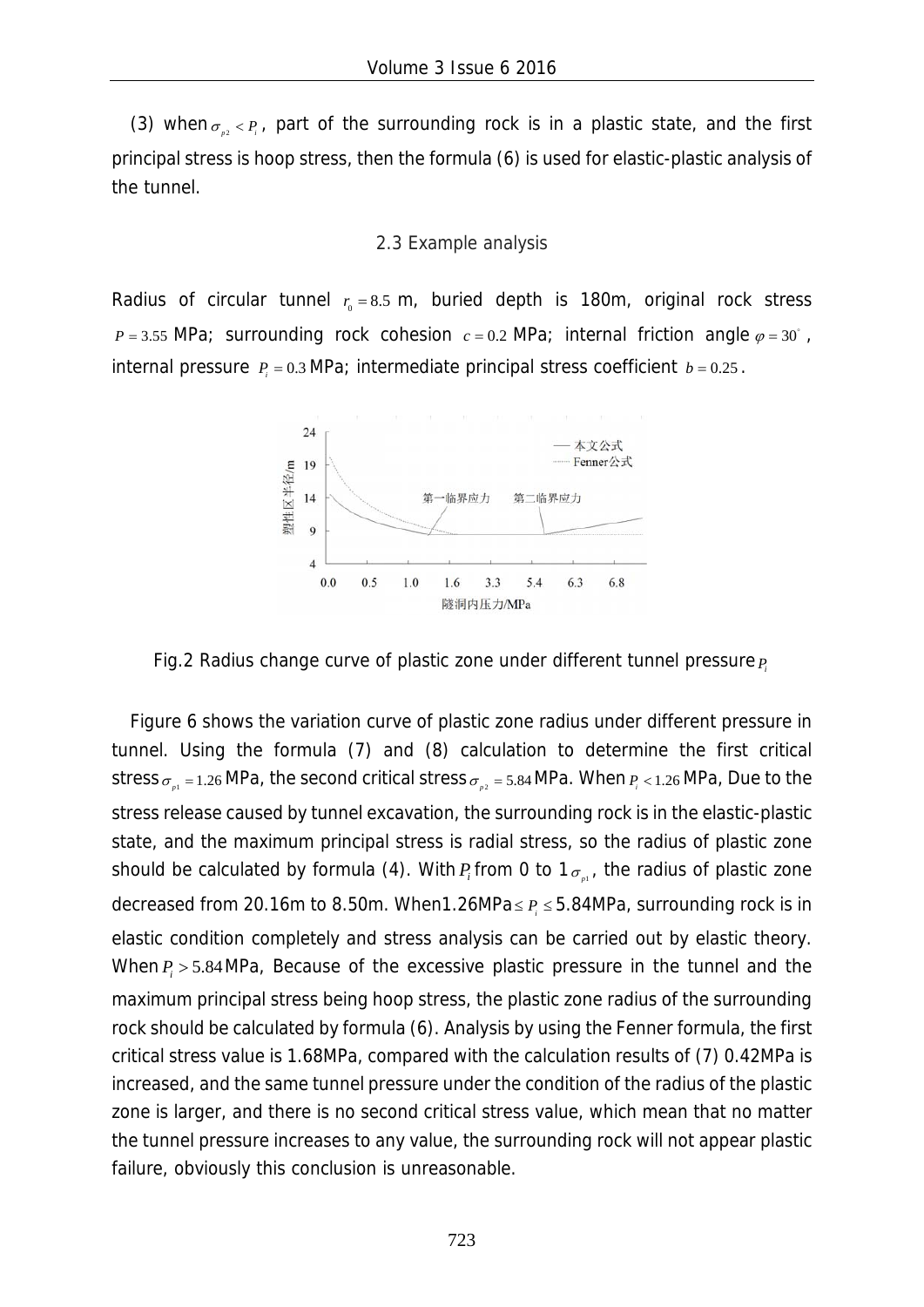

FIGURE 3. Radial stress curves under different *b* values

Figure 3 show the distribution law of circumferential stress when the intermediate principal stress coefficient b is taken to be 0, 0.25, 0.5, 0.75 respectively. It can be seen from the figure, with the increase of  $b$  value, the plastic zone in the same position of the radial compressive stress and circumferential stress are increased, and the stress of the radial coordinate change rate is increased; and in the same place in the elastic region of circumferential stress and radial pressure with the increase of  $b$  stress decreased; with the increase of  $b$  value of the plastic zone is obviously reduced, and the elastic-plastic interface circumferential compressive stress increased from 5.49MPa to 6.63MPa, and the radial compressive stress is reduced from 1.60MPa to 0.48MPa, the elastic-plastic interface maximum shear stress increased from 1.95MPa to 3.07MPa, witch shows that rock in the larger shear stress remains stable and does not have the plastic damage.

#### **4. Conclusion**

(1) The stress solution of the tunnel and the corresponding radius of plastic zone under the condition of radial stress and hoop stress are derived based on unified strength theory. When b=0 and only consider the radial stress as the first principal stress, the theory in this paper is reduced to the Mohr-Coulomb strength theory, and the plastic zone radius formula is reduced to Fenner formula.

(2) With the influence of intermediate principal stress coefficient b increases, the elastic-plastic interface of maximum principal stress and maximum shear stress are increased and the radius of plastic zone is decreased; the surrounding rock is easier to enter the fully elastic state with the maximum principal stress as the radial stress, and the larger the thickness of the surrounding rock is in the elastic state at the same time.

(3)  $P_1 < \sigma_{\text{max}}$  part of the surrounding rock is in a plastic state, and the first principal stress is radial stress,  $\sigma_{n} \leq P_{n} \leq \sigma_{n}$ , surrounding rock is in elastic condition completely,